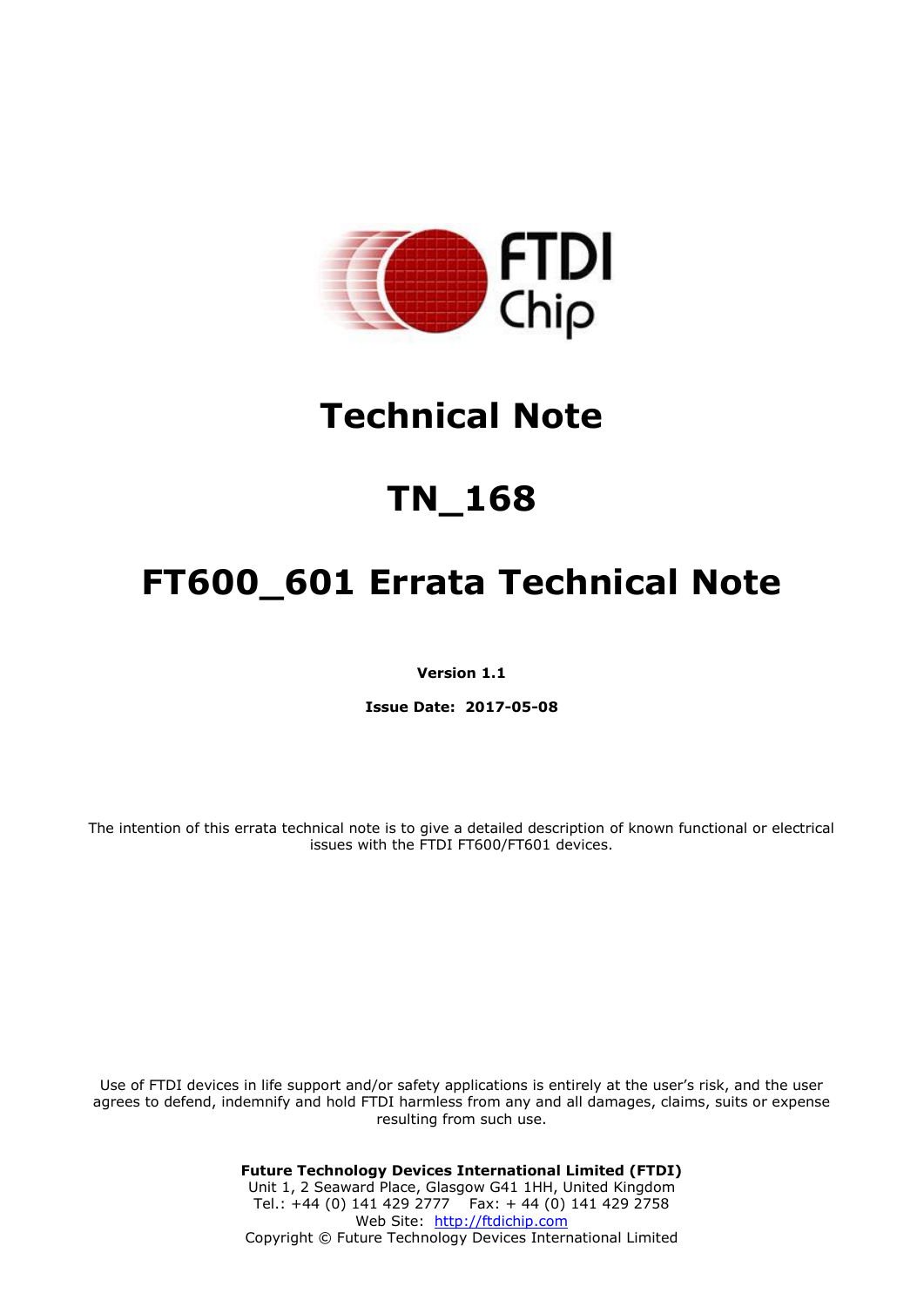

# **Table of Contents**

| 1            |     |                                           |  |
|--------------|-----|-------------------------------------------|--|
| $\mathbf{2}$ |     |                                           |  |
|              | 2.1 |                                           |  |
|              | 2.2 |                                           |  |
|              | 2.3 |                                           |  |
|              | 2.4 |                                           |  |
|              | 2.5 |                                           |  |
|              | 2.6 |                                           |  |
|              | 2.7 |                                           |  |
|              |     |                                           |  |
|              |     |                                           |  |
|              |     |                                           |  |
|              |     |                                           |  |
|              |     | Appendix B - List of Tables & Figures  12 |  |
|              |     |                                           |  |
|              |     |                                           |  |
|              |     |                                           |  |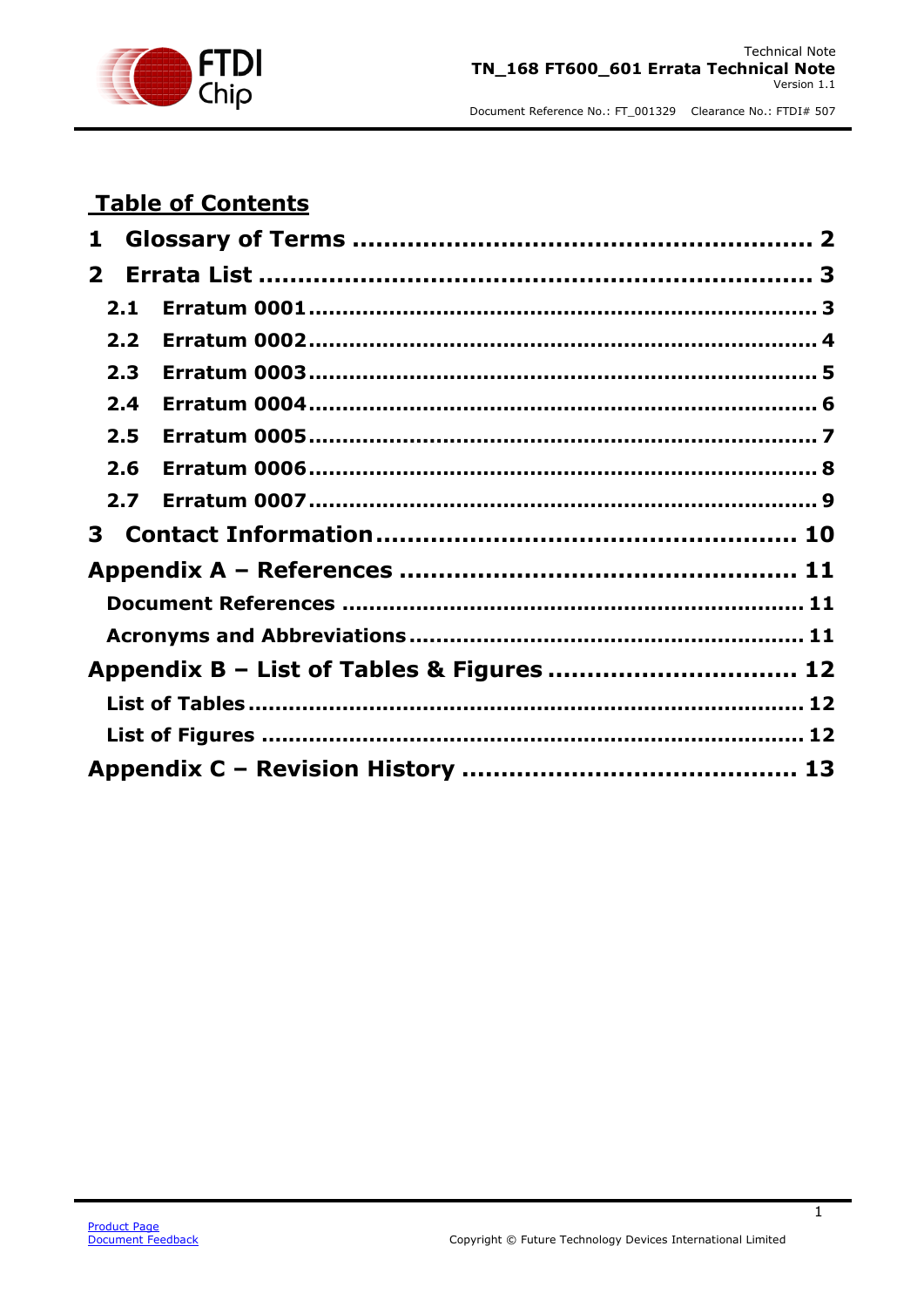

## <span id="page-2-0"></span>**1 Glossary of Terms**

| SI.No.         | <b>Term</b>                   | <b>Description</b>                                                                                                                                                                                                                                                                                                                                                      |
|----------------|-------------------------------|-------------------------------------------------------------------------------------------------------------------------------------------------------------------------------------------------------------------------------------------------------------------------------------------------------------------------------------------------------------------------|
| $\mathbf{1}$   | Aligned write                 | An aligned write is a write on the FIFO interface with all byte<br>enables selected, i.e. on a 16-bit interface, an aligned write is<br>16-bits wide and on a 32-bit interface, an aligned write is 32-<br>bits wide.                                                                                                                                                   |
| $\overline{2}$ | Unaligned write               | An unaligned write is a write on the FIFO interface that is not as<br>wide as the interface, i.e. on a 16-bit interface, an unaligned<br>write is a single byte write and on a 32-bit interface, an<br>unaligned write is 1, 2, or 3 bytes.                                                                                                                             |
| 3              | Aligned read                  | An aligned read is a read from the FIFO interface when the slave<br>asserts all byte enables. On a 16-bit interface, an aligned read<br>is 16-bits wide and on a 32-bit interface, an aligned read is 32-<br>bits wide                                                                                                                                                  |
| 4              | Unaligned read                | An unaligned read is a read from the FIFO interface that is not<br>as wide as the interface, i.e. on a 16-bit interface, an unaligned<br>read is a single byte read and on a 32-bit interface, an<br>unaligned read is 1, 2, or 3 bytes. An unaligned read from the<br>slave always signals that it is a short packet                                                   |
| 5              | ZLP                           | A USB Zero-length packet                                                                                                                                                                                                                                                                                                                                                |
| 6              | Short packet                  | A short packet $-$ a packet that is less than the full packet size.<br>In USB2.0 (High Speed), a short packet has a non-zero length<br>less than 512 bytes and in USB 3.0 (Super Speed), a short<br>packet has a non-zero length less than 1024 bytes. Short<br>packet signals an end of transfer on the endpoint.                                                      |
| 7              | Full packet                   | In USB2.0 (High Speed), a full packet has a length equal to 512<br>bytes and in USB 3.0 (Super Speed); a full packet has a length<br>equal to 1024 bytes.                                                                                                                                                                                                               |
| 8              | Session                       | A session consists of one or more USB transfers. A session is<br>created when a read or write request is received by the driver<br>layer. A session ends when the required length of data has been<br>transferred or a short packet is received (session underrun).                                                                                                     |
| 9              | Session Underrun              | A session underrun is detected when a read request is active<br>and the FIFO interface master wrote less than the requested<br>number of bytes and stopped. e.g. If 1MB of data is requested<br>in a read request, and the FIFO interface master wrote only<br>1025 bytes and stopped, the device detects this condition as a<br>session underrun and ends the session. |
| 10             | Cancel Session On<br>Underrun | This option is the default. The device closes a session when it<br>detects an underrun. An underrun is detected when the FIFO<br>interface reports that the master has stopped writing data<br>before the FIFO buffer is full and the session requested length<br>has not been reached.                                                                                 |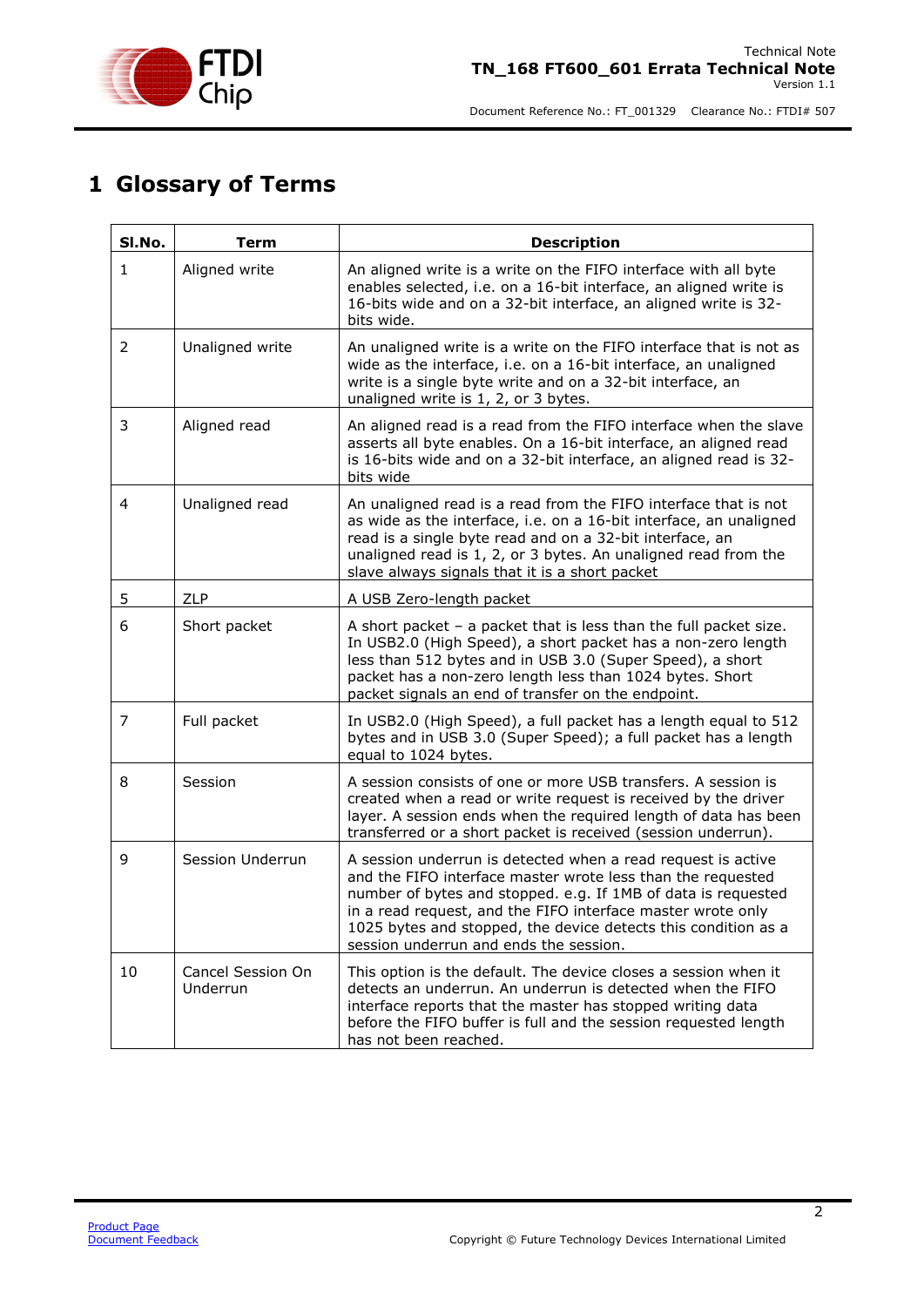

# <span id="page-3-0"></span>**2 Errata List**

#### <span id="page-3-1"></span>**2.1 Erratum 0001**

| Erratum                | 0001                                                                                                                                                                                                                                                                                                                                        | <b>Additional Notes</b> |
|------------------------|---------------------------------------------------------------------------------------------------------------------------------------------------------------------------------------------------------------------------------------------------------------------------------------------------------------------------------------------|-------------------------|
| Title                  | A control message in the middle of an<br>internal IN data transfer will cause the<br>transfer to hang                                                                                                                                                                                                                                       |                         |
| Severity               | High                                                                                                                                                                                                                                                                                                                                        |                         |
| Affected Revisions     | FT600-Revision A,                                                                                                                                                                                                                                                                                                                           |                         |
|                        | FT601-Revision A                                                                                                                                                                                                                                                                                                                            |                         |
| Detailed Description   | When the device is transferring data from a<br>FIFO buffer to the FPC buffer of an IN<br>endpoint and a control message is received<br>simultaneously, the transfer will not complete<br>and the device remains in this state and<br>becomes unresponsive. The device remains in<br>this state and a subsequent power cycle is<br>reguired. |                         |
| Workaround             | There is no workaround for the above<br>problem. Control messages shall not be sent<br>to the device while IN transfers are in<br>progress.                                                                                                                                                                                                 |                         |
| <b>Fix Status</b>      | FT600-Revision B                                                                                                                                                                                                                                                                                                                            |                         |
|                        | FT601-Revision B                                                                                                                                                                                                                                                                                                                            |                         |
| <b>Fix Description</b> | Control messages shall be queued while data<br>transfer is in progress                                                                                                                                                                                                                                                                      |                         |

#### <span id="page-3-2"></span>**Table 1 - Erratum 001**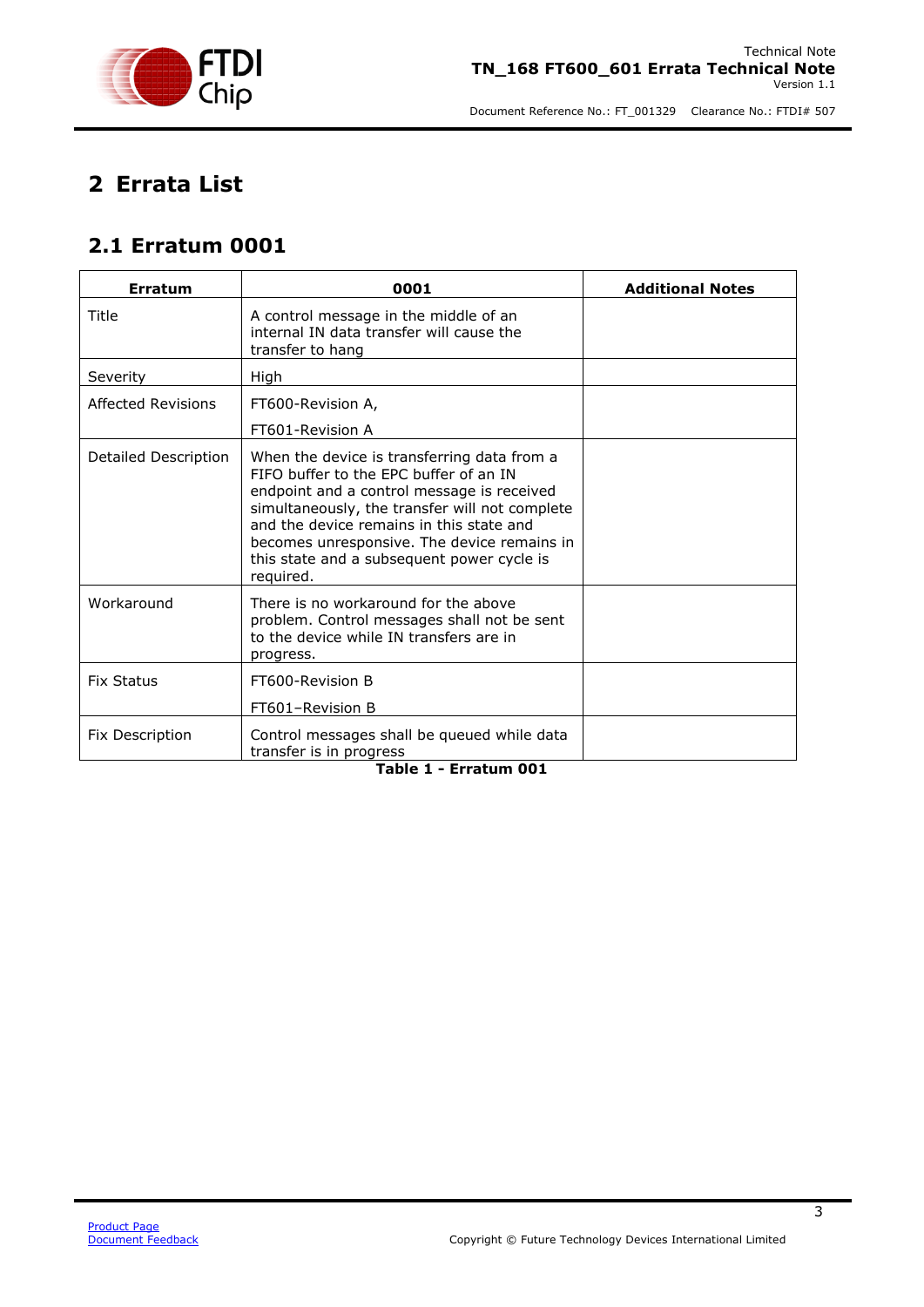

#### <span id="page-4-0"></span>**2.2 Erratum 0002**

<span id="page-4-1"></span>

| <b>Erratum</b>         | 0002                                                                                                                                                                                                                                                                                                                                         | <b>Additional Notes</b> |
|------------------------|----------------------------------------------------------------------------------------------------------------------------------------------------------------------------------------------------------------------------------------------------------------------------------------------------------------------------------------------|-------------------------|
| Title                  | Detach/attach the device during IN transfers<br>requires a power cycle                                                                                                                                                                                                                                                                       |                         |
| Severity               | <b>High</b>                                                                                                                                                                                                                                                                                                                                  |                         |
| Affected Revisions     | FT600-Revision A                                                                                                                                                                                                                                                                                                                             |                         |
|                        | FT601-Revision A                                                                                                                                                                                                                                                                                                                             |                         |
| Detailed Description   | In self-powered devices, when the device is<br>transferring data from a FIFO buffer to the EPC<br>buffer of an IN endpoint and a USB disconnect<br>event is received simultaneously, the transfer<br>will not complete and the device becomes<br>unresponsive. The device remains in that state<br>and a subsequent power cycle is required. |                         |
| Workaround             | A device reset circuit upon loss of VBUS may<br>be added to ensure that the device is reset<br>after a detach event.                                                                                                                                                                                                                         |                         |
| <b>Fix Status</b>      | FT600-Revision B                                                                                                                                                                                                                                                                                                                             |                         |
|                        | FT601-Revision B                                                                                                                                                                                                                                                                                                                             |                         |
| Fix Description        | The detach event shall be blocked during data<br>transfer to the IN endpoint                                                                                                                                                                                                                                                                 |                         |
| Table 2 - Erratum 0002 |                                                                                                                                                                                                                                                                                                                                              |                         |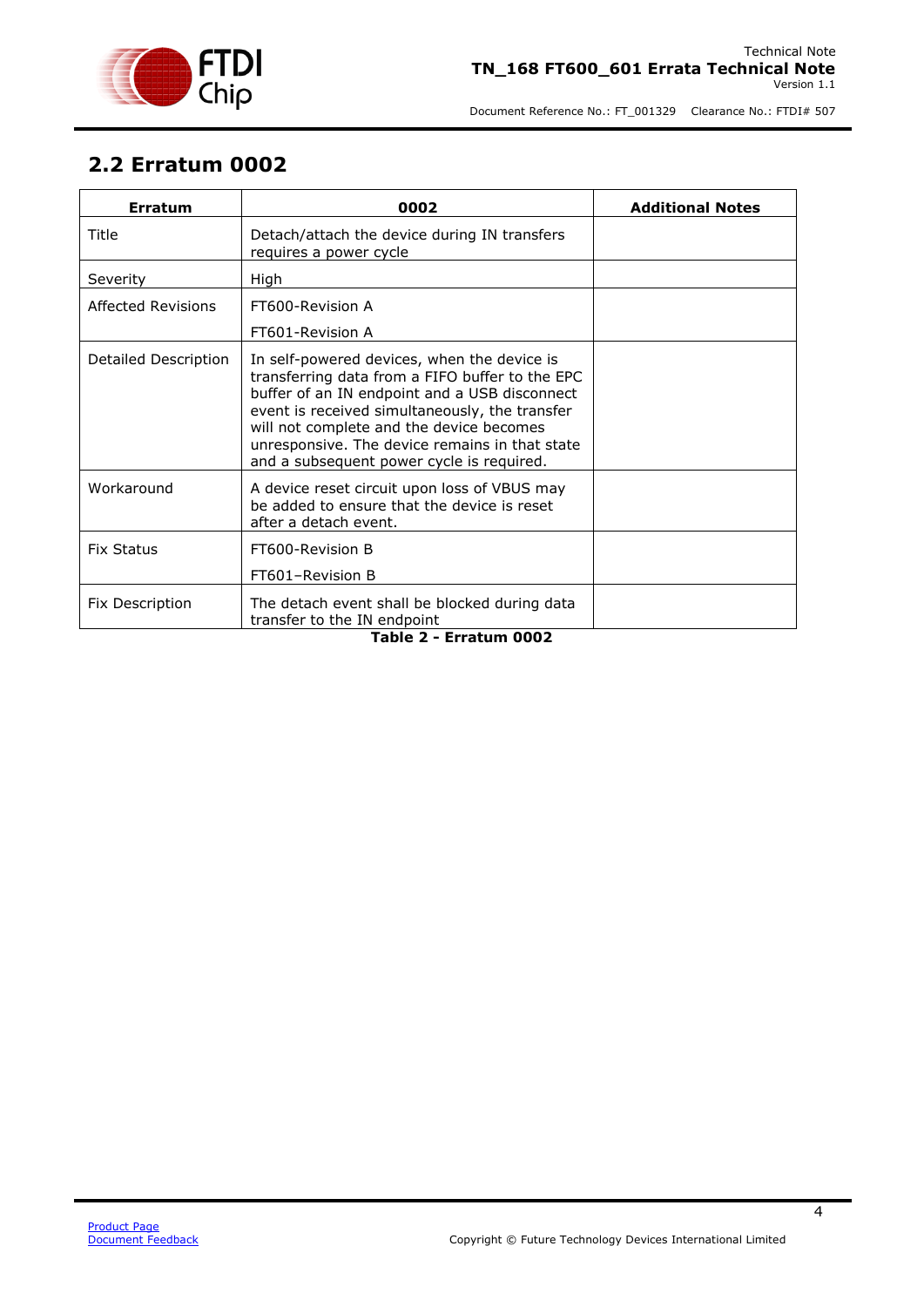

#### <span id="page-5-0"></span>**2.3 Erratum 0003**

<span id="page-5-1"></span>

| <b>Erratum</b>            | 0003                                                                                                                                                                                                                                                                                                                                                                                                                                                                                                                                                                                                                                                                                                                                                                                                                                                                          | <b>Additional Notes</b>                                                                                                                                                                                                                                                                                                                                                                                                |
|---------------------------|-------------------------------------------------------------------------------------------------------------------------------------------------------------------------------------------------------------------------------------------------------------------------------------------------------------------------------------------------------------------------------------------------------------------------------------------------------------------------------------------------------------------------------------------------------------------------------------------------------------------------------------------------------------------------------------------------------------------------------------------------------------------------------------------------------------------------------------------------------------------------------|------------------------------------------------------------------------------------------------------------------------------------------------------------------------------------------------------------------------------------------------------------------------------------------------------------------------------------------------------------------------------------------------------------------------|
| Title                     | A ZLP is not sent to the host when the<br>FIFO interface master writes a multiple of<br>full packets and stops while the FIFO<br>buffer has more space                                                                                                                                                                                                                                                                                                                                                                                                                                                                                                                                                                                                                                                                                                                        |                                                                                                                                                                                                                                                                                                                                                                                                                        |
| Severity                  | Medium                                                                                                                                                                                                                                                                                                                                                                                                                                                                                                                                                                                                                                                                                                                                                                                                                                                                        |                                                                                                                                                                                                                                                                                                                                                                                                                        |
| <b>Affected Revisions</b> | FT600-Revision A,                                                                                                                                                                                                                                                                                                                                                                                                                                                                                                                                                                                                                                                                                                                                                                                                                                                             |                                                                                                                                                                                                                                                                                                                                                                                                                        |
|                           | FT601-Revision A                                                                                                                                                                                                                                                                                                                                                                                                                                                                                                                                                                                                                                                                                                                                                                                                                                                              |                                                                                                                                                                                                                                                                                                                                                                                                                        |
| Detailed Description      | When the 'Cancel Session On Underrun -<br>Disabled' option is not selected, the device<br>closes read sessions when a session<br>underrun is detected. When the FIFO<br>interface master stops a write access after<br>a multiple of full packets has been written<br>continuously, the device transfers the last<br>full packet to the host and closes the<br>transfer without sending a ZLP to end the<br>transfer at the host. The missing ZLP<br>leads to a read timeout at the host.                                                                                                                                                                                                                                                                                                                                                                                     | Example:<br>Buffer $= 4kB$ .<br>Host makes a read request for 12KB<br>to the device. Session is opened at<br>the device and the master begins to<br>write data and stops after 1kB. The<br>device detects this as the master has<br>ended the session. The device<br>transfers the 1kB to the host and<br>ends the session. No ZLP is sent. At<br>the host, the session times out and<br>abort recovery procedures are |
| Workaround                | 1. Select the 'Cancel Session On Underrun<br>- Disabled' configuration option. When<br>this configuration option is selected, the<br>device keeps the read session open and<br>the master may stop writing at full packet<br>boundaries only and continue. The session<br>is closed in the device and host when one<br>of the following conditions is met:<br>a. master writes a short packet<br>b. the requested read length is<br>reached<br>Any condition other than the above will<br>lead to a read timeout and abort recovery<br>procedures are required.<br>2. The host application may enable<br>Stream Pipe on the endpoint and set the<br>size to 1KB. At the same time, the host<br>application may issue multiple<br>asynchronous read requests of 1KB.<br>However, this approach will have a<br>performance drawback in terms of CPU<br>MIPs and poor throughput | required.                                                                                                                                                                                                                                                                                                                                                                                                              |
| <b>Fix Status</b>         | FT600-Revision B                                                                                                                                                                                                                                                                                                                                                                                                                                                                                                                                                                                                                                                                                                                                                                                                                                                              |                                                                                                                                                                                                                                                                                                                                                                                                                        |
|                           | FT601-Revision B                                                                                                                                                                                                                                                                                                                                                                                                                                                                                                                                                                                                                                                                                                                                                                                                                                                              |                                                                                                                                                                                                                                                                                                                                                                                                                        |
| Fix Description           | A programmable timeout shall be provided<br>to detect that the FPGA master has no<br>more data and a ZLP will be returned to<br>end the transfer and close the session<br>Table 3 - Erratum 0003                                                                                                                                                                                                                                                                                                                                                                                                                                                                                                                                                                                                                                                                              |                                                                                                                                                                                                                                                                                                                                                                                                                        |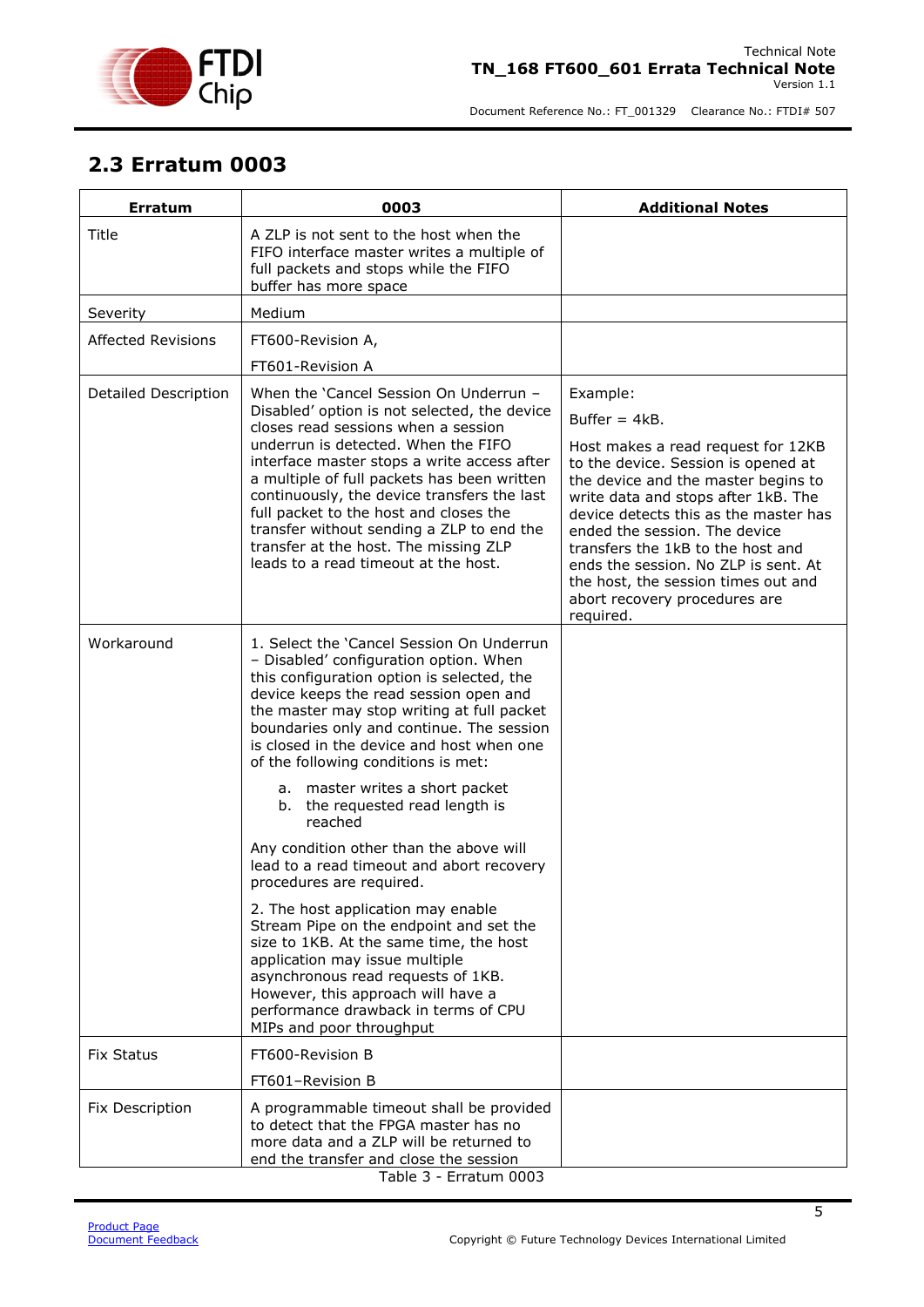

#### <span id="page-6-0"></span>**2.4 Erratum 0004**

| <b>Erratum</b>              | 0004                                                                                                                                                                                                                                                                                                                                                                                                                                                                                                                                                                                                | <b>Additional Notes</b>                                                                                                                                                                                                                                                                                                                                                                               |
|-----------------------------|-----------------------------------------------------------------------------------------------------------------------------------------------------------------------------------------------------------------------------------------------------------------------------------------------------------------------------------------------------------------------------------------------------------------------------------------------------------------------------------------------------------------------------------------------------------------------------------------------------|-------------------------------------------------------------------------------------------------------------------------------------------------------------------------------------------------------------------------------------------------------------------------------------------------------------------------------------------------------------------------------------------------------|
| Title                       | A ZLP is not sent to the host when the<br>FIFO interface master writes a full<br>packet which fills the FIFO buffer and<br>stops before the requested length of<br>data is transferred                                                                                                                                                                                                                                                                                                                                                                                                              |                                                                                                                                                                                                                                                                                                                                                                                                       |
| Severity                    | Medium                                                                                                                                                                                                                                                                                                                                                                                                                                                                                                                                                                                              |                                                                                                                                                                                                                                                                                                                                                                                                       |
| <b>Affected Revisions</b>   | FT600-Revision A                                                                                                                                                                                                                                                                                                                                                                                                                                                                                                                                                                                    |                                                                                                                                                                                                                                                                                                                                                                                                       |
|                             | FT601-Revision A                                                                                                                                                                                                                                                                                                                                                                                                                                                                                                                                                                                    |                                                                                                                                                                                                                                                                                                                                                                                                       |
| <b>Detailed Description</b> | The device uses a double buffered<br>system to receive data from the FIFO<br>interface master. These buffers are<br>known as FIFO buffers and each buffer<br>can contain a multiple of full packets.<br>When a buffer is completely filled, the<br>device switches to the next buffer to<br>receive more data from the FPGA<br>master. If the master stops writing into<br>the FIFO at the switchover, the device<br>waits indefinitely for more data from<br>the master.                                                                                                                           | Example:<br>Buffer size $= 4kB$ .<br>The host makes a read request<br>for 12kB to the device. A session<br>is opened at the device and the<br>master begins to write data and<br>stops after 4kB. The 4kB of data<br>is shipped to the host and the<br>device moves to the next 4kB<br>buffer and waits for data.<br>Eventually the host will timeout<br>and abort recovery processing is<br>required |
| Workaround                  | Select the 'Cancel Session On Underrun<br>- Disabled' configuration option. When<br>this configuration option is selected,<br>the device keeps the read session open<br>and the master may stop writing at full<br>packet boundaries only and continue,<br>including at buffer switchovers. The<br>session is closed in the device and host<br>when one of the following conditions is<br>met:<br>a. master writes a short packet<br>b. the requested read length is<br>reached<br>Any condition other than the above will<br>lead to a read timeout and abort<br>recovery procedures are required. |                                                                                                                                                                                                                                                                                                                                                                                                       |
| <b>Fix Status</b>           | FT600-Revision B                                                                                                                                                                                                                                                                                                                                                                                                                                                                                                                                                                                    |                                                                                                                                                                                                                                                                                                                                                                                                       |
|                             | FT601-Revision B                                                                                                                                                                                                                                                                                                                                                                                                                                                                                                                                                                                    |                                                                                                                                                                                                                                                                                                                                                                                                       |
| Fix Description             | A programmable timeout option shall<br>be provided via the Chip configuration<br>utility to detect that the FIFO interface<br>master has no more data and a ZLP<br>will be returned to end the transfer and<br>close the session                                                                                                                                                                                                                                                                                                                                                                    |                                                                                                                                                                                                                                                                                                                                                                                                       |

<span id="page-6-1"></span>

| Table 4 - Erratum 0004 |  |  |
|------------------------|--|--|
|------------------------|--|--|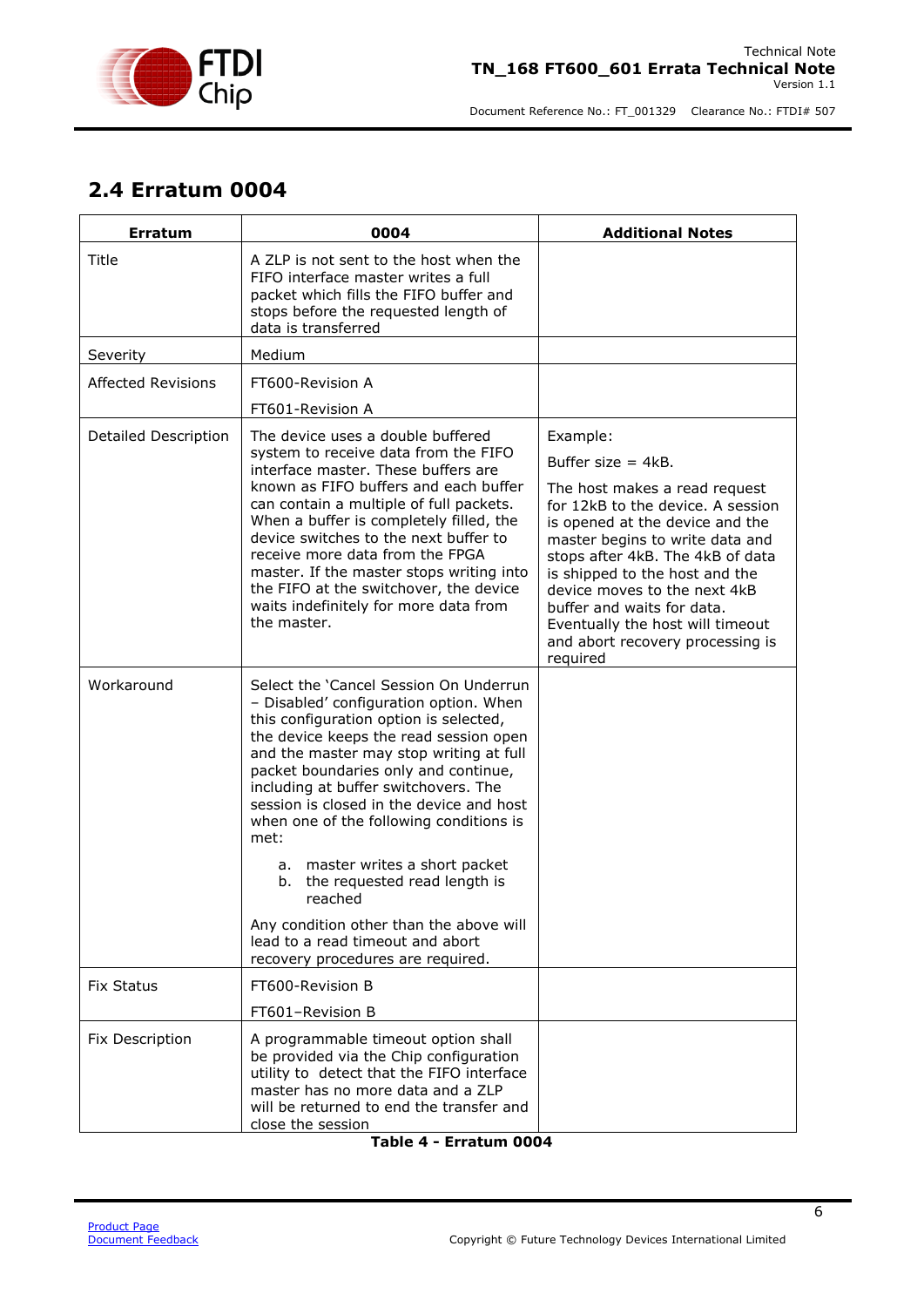

#### <span id="page-7-0"></span>**2.5 Erratum 0005**

| <b>Erratum</b>       | 0005                                                                                                                                                                                                                | <b>Additional Notes</b> |
|----------------------|---------------------------------------------------------------------------------------------------------------------------------------------------------------------------------------------------------------------|-------------------------|
| Title                | FIFO clock disappears when the device enters<br>suspend                                                                                                                                                             |                         |
| Severity             | Medium                                                                                                                                                                                                              |                         |
| Affected Revisions   | FT600-Revision A,<br>FT601-Revision A                                                                                                                                                                               |                         |
| Detailed Description | When a USB Suspend is signaled, the device<br>enters a low power state and turns off the<br>FIFO clock.                                                                                                             |                         |
| Workaround           | The FIFO interface master shall be designed<br>to handle the interface clock stoppage                                                                                                                               |                         |
| <b>Fix Status</b>    | FT600-Revision B                                                                                                                                                                                                    |                         |
|                      | FT601-Revision B                                                                                                                                                                                                    |                         |
| Fix Description      | A configuration option shall be provided that<br>may be enabled and disabled. When enabled,<br>then the FIFO clock shall remain enabled<br>during SUSPEND and when disabled, the FIFO<br>clock shall be turned off. |                         |

#### <span id="page-7-1"></span>**Table 5 - Erratum 0005**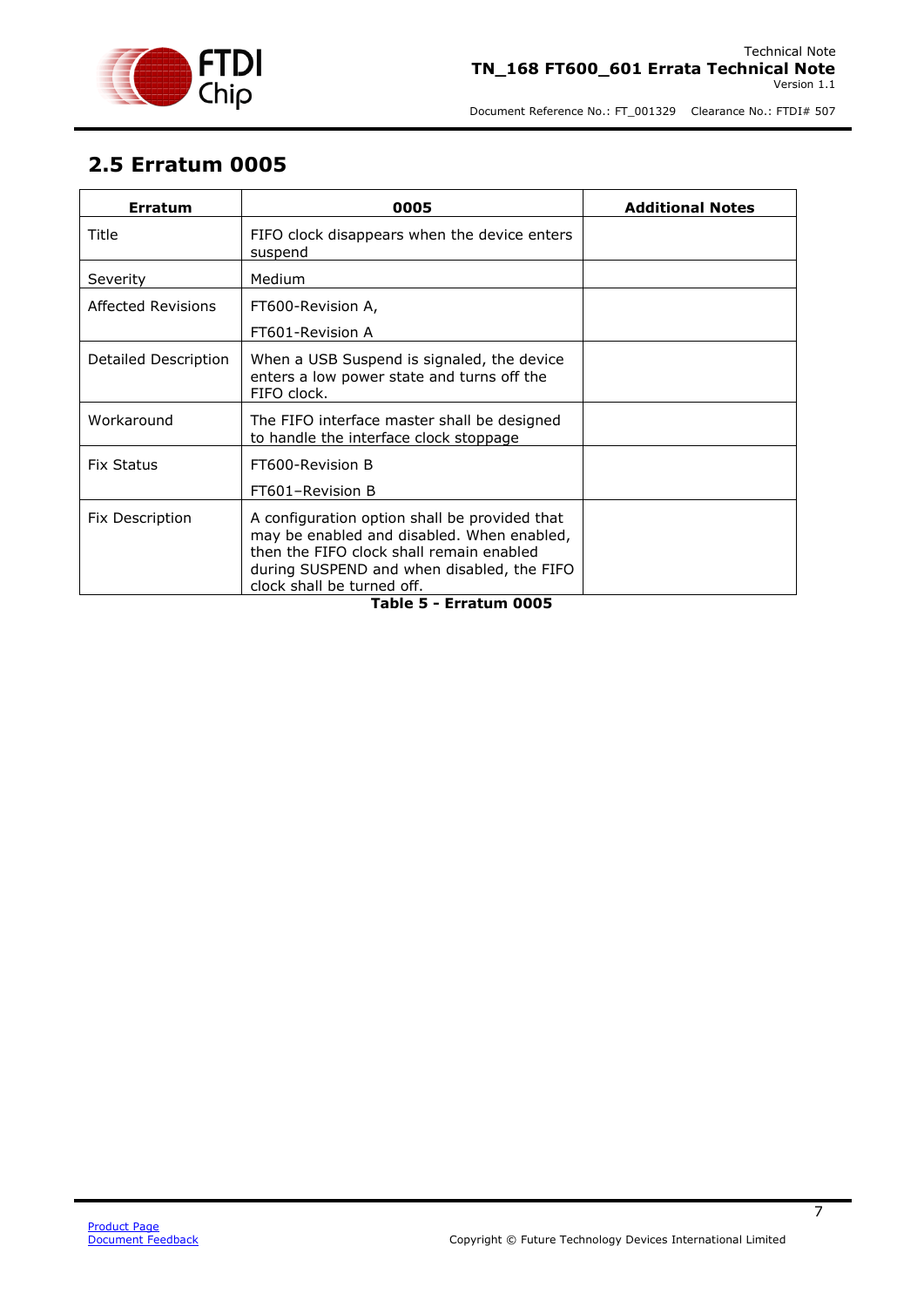

#### <span id="page-8-0"></span>**2.6 Erratum 0006**

| <b>Erratum</b>              | 0006                                                                                                                                                                                                                                                                                                                                                                                                                                                                                                                                                                                                                                                                                                                                                | <b>Additional Notes</b>                                                                                                                                                                                                                                                                                                                                                                                                                                                                                                                                                     |
|-----------------------------|-----------------------------------------------------------------------------------------------------------------------------------------------------------------------------------------------------------------------------------------------------------------------------------------------------------------------------------------------------------------------------------------------------------------------------------------------------------------------------------------------------------------------------------------------------------------------------------------------------------------------------------------------------------------------------------------------------------------------------------------------------|-----------------------------------------------------------------------------------------------------------------------------------------------------------------------------------------------------------------------------------------------------------------------------------------------------------------------------------------------------------------------------------------------------------------------------------------------------------------------------------------------------------------------------------------------------------------------------|
| Title                       | Keep FIFO Clock On In Suspend does not<br>work with USB 2.0                                                                                                                                                                                                                                                                                                                                                                                                                                                                                                                                                                                                                                                                                         |                                                                                                                                                                                                                                                                                                                                                                                                                                                                                                                                                                             |
| Severity                    | Medium                                                                                                                                                                                                                                                                                                                                                                                                                                                                                                                                                                                                                                                                                                                                              |                                                                                                                                                                                                                                                                                                                                                                                                                                                                                                                                                                             |
| <b>Affected Revisions</b>   | FT600-Revision A,                                                                                                                                                                                                                                                                                                                                                                                                                                                                                                                                                                                                                                                                                                                                   |                                                                                                                                                                                                                                                                                                                                                                                                                                                                                                                                                                             |
|                             | FT601-Revision A,                                                                                                                                                                                                                                                                                                                                                                                                                                                                                                                                                                                                                                                                                                                                   |                                                                                                                                                                                                                                                                                                                                                                                                                                                                                                                                                                             |
|                             | FT600-Revision B                                                                                                                                                                                                                                                                                                                                                                                                                                                                                                                                                                                                                                                                                                                                    |                                                                                                                                                                                                                                                                                                                                                                                                                                                                                                                                                                             |
|                             | FT601-Revision B                                                                                                                                                                                                                                                                                                                                                                                                                                                                                                                                                                                                                                                                                                                                    |                                                                                                                                                                                                                                                                                                                                                                                                                                                                                                                                                                             |
| <b>Detailed Description</b> | When "Keep FIFO clock On In Suspend"<br>option is selected and when the device enters<br>suspend mode while the active PHY is<br>USB2.0, then the device becomes<br>unresponsive and a power cycle is required to<br>recover. The consequences of this issue are<br>that the device will not function in a USB2.0<br>host port and the device is highly likely to fail<br>in a USB3.0 host port. It is highly likely to fail<br>in a USB3.0 host port because a host may<br>switch from USB3.0 to USB2.0 mode during a<br>power-cycle sequence or while exiting from<br>hibernate state followed by a SUSPEND.<br>When the device PHY switches into USB2.0<br>while the FIFO clock on is active and receives<br>a SUSPEND, the issue will manifest. | The BIOS/UEFI program in<br>a PC, at boot-up or upon<br>exit from hibernate,<br>initializes the USB host as a<br>USB2.0 host. A USB3.0<br>capable device, connected<br>to such a port, follows suit<br>and enables its USB2.0<br>PHY. The BIOS/UEFI may<br>continue to enumerate the<br>attached devices and<br>SUSPEND them before<br>passing control to the OS.<br>The OS then RESUMEs the<br>devices, issues a RESET<br>and switches to USB3.0<br>mode. As the device enters<br>SUSPEND while in USB2.0<br>mode, it becomes<br>unresponsive if the option<br>is enabled. |
| Workaround                  | There is no workaround and the option shall<br>not be selected in the configuration<br>programmer to avoid this issue. If the<br>selection has been previously enabled in the<br>configuration, then the device has to be<br>connected to a USB3.0 host port with a<br>USB3.0 cable and re-configured to disable<br>the option.                                                                                                                                                                                                                                                                                                                                                                                                                     |                                                                                                                                                                                                                                                                                                                                                                                                                                                                                                                                                                             |
| <b>Fix Status</b>           | Fix by masking the option in the next version<br>of configuration programmer.                                                                                                                                                                                                                                                                                                                                                                                                                                                                                                                                                                                                                                                                       |                                                                                                                                                                                                                                                                                                                                                                                                                                                                                                                                                                             |
| Fix Description             | A new version of configuration programmer<br>shall be released in which this option is<br>removed.                                                                                                                                                                                                                                                                                                                                                                                                                                                                                                                                                                                                                                                  |                                                                                                                                                                                                                                                                                                                                                                                                                                                                                                                                                                             |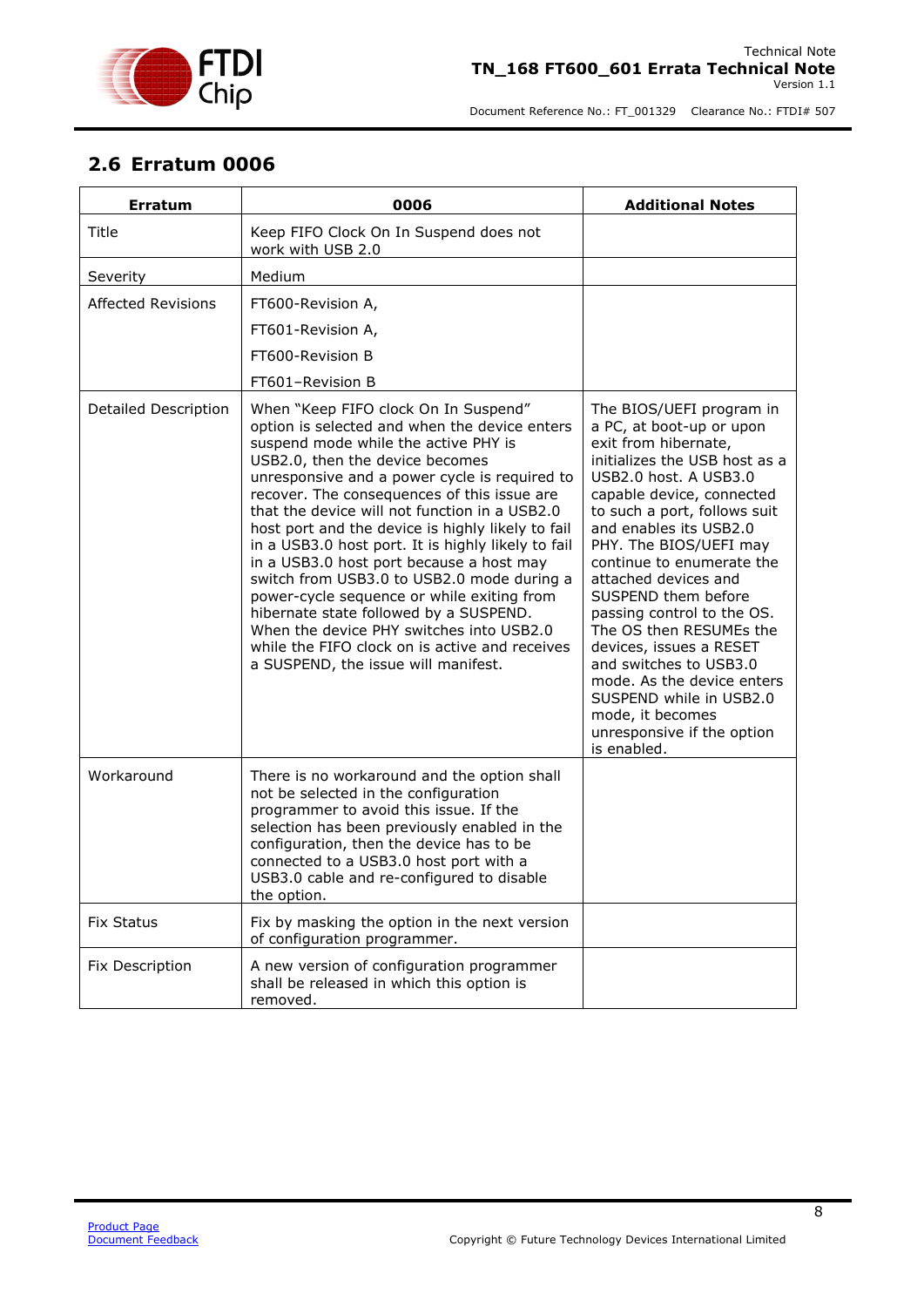

#### <span id="page-9-0"></span>**2.7 Erratum 0007**

| <b>Erratum</b>       | 0007                                                                                                                                                                                                                                                                                                                            | <b>Additional Notes</b> |
|----------------------|---------------------------------------------------------------------------------------------------------------------------------------------------------------------------------------------------------------------------------------------------------------------------------------------------------------------------------|-------------------------|
| Title                | Disable Chip Power Down does not work with<br>USB2.0                                                                                                                                                                                                                                                                            |                         |
| Severity             | Medium                                                                                                                                                                                                                                                                                                                          |                         |
| Affected Revisions   | FT600-Revision B                                                                                                                                                                                                                                                                                                                |                         |
|                      | FT601-Revision B                                                                                                                                                                                                                                                                                                                |                         |
| Detailed Description | When "Disable Chip Power Down" option is<br>enabled, the configuration setting internally<br>enables the "Keep FIFO Clock On in<br>suspend". This causes Erratum 0006 to<br>manifest.                                                                                                                                           |                         |
| Workaround           | There is no workaround and the option shall<br>not be selected in the configuration<br>programmer to avoid this issue. If the<br>selection has been previously enabled in the<br>configuration, then the device has to be<br>connected to a USB3.0 host port with a<br>USB3.0 cable and re-configured to disable<br>the option. |                         |
| <b>Fix Status</b>    | Fix by masking the option in the next version<br>of configuration programmer.                                                                                                                                                                                                                                                   |                         |
| Fix Description      | A new version of configuration programmer<br>shall be released in which this option is<br>removed.                                                                                                                                                                                                                              |                         |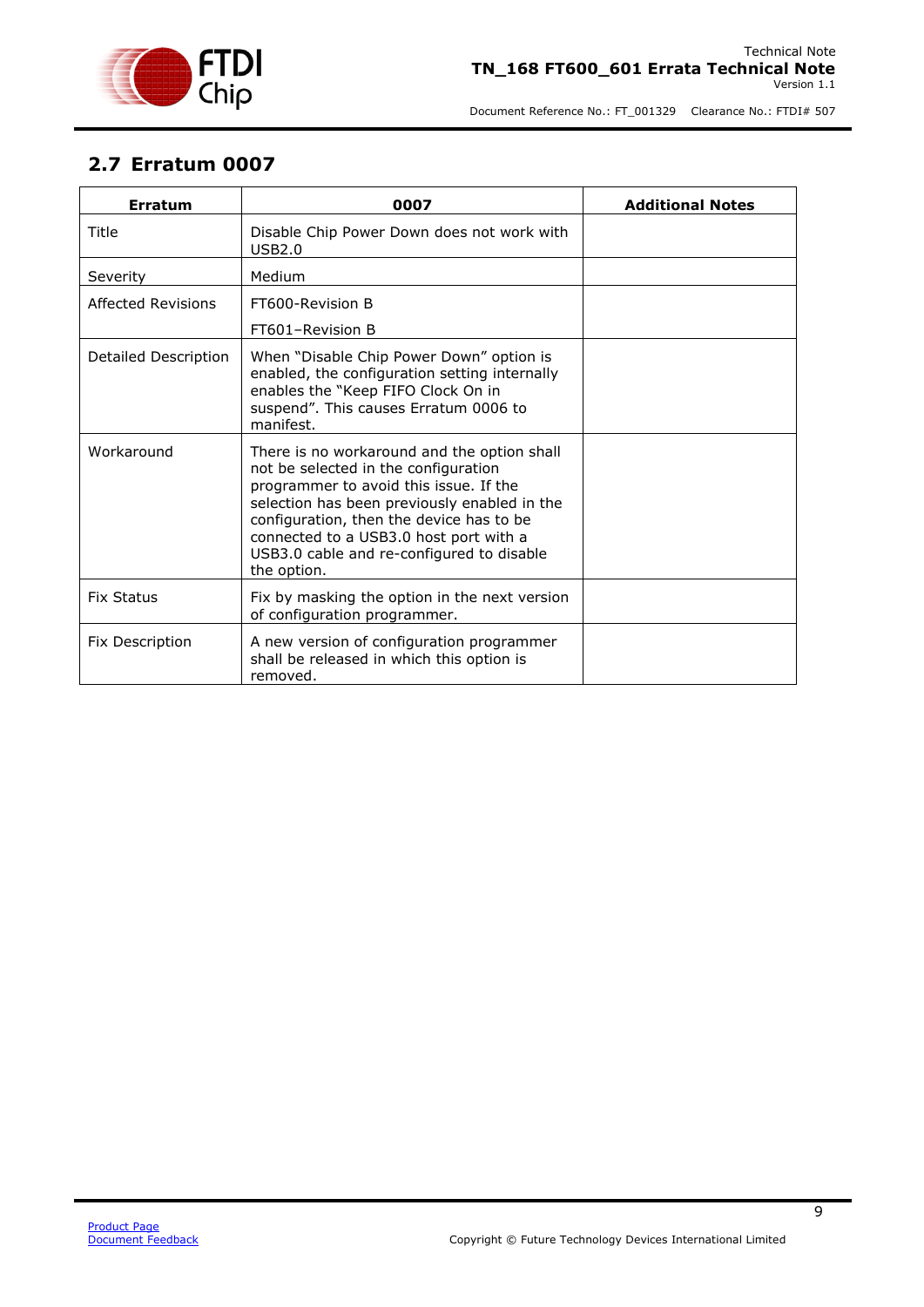

### <span id="page-10-0"></span>**3 Contact Information**

Future Technology Devices International Limited Unit 1, 2 Seaward Place, Centurion Business Park Glasgow G41 1HH United Kingdom Tel: +44 (0) 141 429 2777 Fax: +44 (0) 141 429 2758

E-mail (Sales) [sales1@ftdichip.com](mailto:sales1@ftdichip.com) E-mail (Sales) [us.sales@ftdichip.com](mailto:us.sales@ftdichip.com) E-mail (Support) [support1@ftdichip.com](mailto:support1@ftdichip.com) E-mail (Support) [us.support@ftdichip.com](mailto:us.support@ftdichip.com) E-mail (General Enquiries) [admin1@ftdichip.com](mailto:admin1@ftdichip.com) E-mail (General Enquiries) [us.admin@ftdichip.com](mailto:us.admin@ftdichip.com)

Future Technology Devices International Limited (Taiwan) 2F, No. 516, Sec. 1, NeiHu Road Taipei 114 Taiwan , R.O.C. Tel: +886 (0) 2 8797 1330 Fax: +886 (0) 2 8751 9737

E-mail (Sales) [tw.sales1@ftdichip.com](mailto:tw.sales1@ftdichip.com) E-mail (Sales) [cn.sales@ftdichip.com](mailto:cn.sales@ftdichip.com) E-mail (Support) [tw.support1@ftdichip.com](mailto:tw.support1@ftdichip.com) E-mail (Support) [cn.support@ftdichip.com](mailto:cn.support@ftdichip.com)<br>E-mail (General Enquiries) tw.admin1@ftdichip.com E-mail (General Enquiries) cn.admin@ftdichip.com

**Head Office – Glasgow, UK Branch Office – Tigard, Oregon, USA**

Future Technology Devices International Limited (USA) 7130 SW Fir Loop Tigard, OR 97223-8160 USA Tel: +1 (503) 547 0988 Fax: +1 (503) 547 0987

#### **Branch Office – Taipei, Taiwan Branch Office – Shanghai, China**

Future Technology Devices International Limited (China) Room 1103, No. 666 West Huaihai Road, Shanghai, 200052 China Tel: +86 21 62351596 Fax: +86 21 62351595

E-mail (General Enquiries)

#### **Web Site**

[http://ftdichip.com](http://ftdichip.com/)

#### **Distributor and Sales Representatives**

Please visit the [Sales Network](http://www.ftdichip.com/FTSalesNetwork.htm) page of the [FTDI Web site](http://ftdichip.com/) for the contact details of our distributor(s) and sales representative(s) in your country.

System and equipment manufacturers and designers are responsible to ensure that their systems, and any Future Technology Devices International Ltd (FTDI) devices incorporated in their systems, meet all applicable safety, regulatory and system-level performance requirements. All application-related information in this document (including application descriptions, suggested FTDI devices and other materials) is provided for reference only. While FTDI has taken care to assure it is accurate, this information is subject to customer confirmation, and FTDI disclaims all liability for system designs and for any applications assistance provided by FTDI. Use of FTDI devices in life support and/or safety applications is entirely at the user's risk, and the user agrees to defend, indemnify and hold harmless FTDI from any and all damages, claims, suits or expense resulting from such use. This document is subject to change without notice. No freedom to use patents or other intellectual property rights is implied by the publication of this document. Neither the whole nor any part of the information contained in, or the product described in this document, may be adapted or reproduced in any material or electronic form without the prior written consent of the copyright holder. Future Technology Devices International Ltd, Unit 1, 2 Seaward Place, Centurion Business Park, Glasgow G41 1HH, United Kingdom. Scotland Registered Company Number: SC136640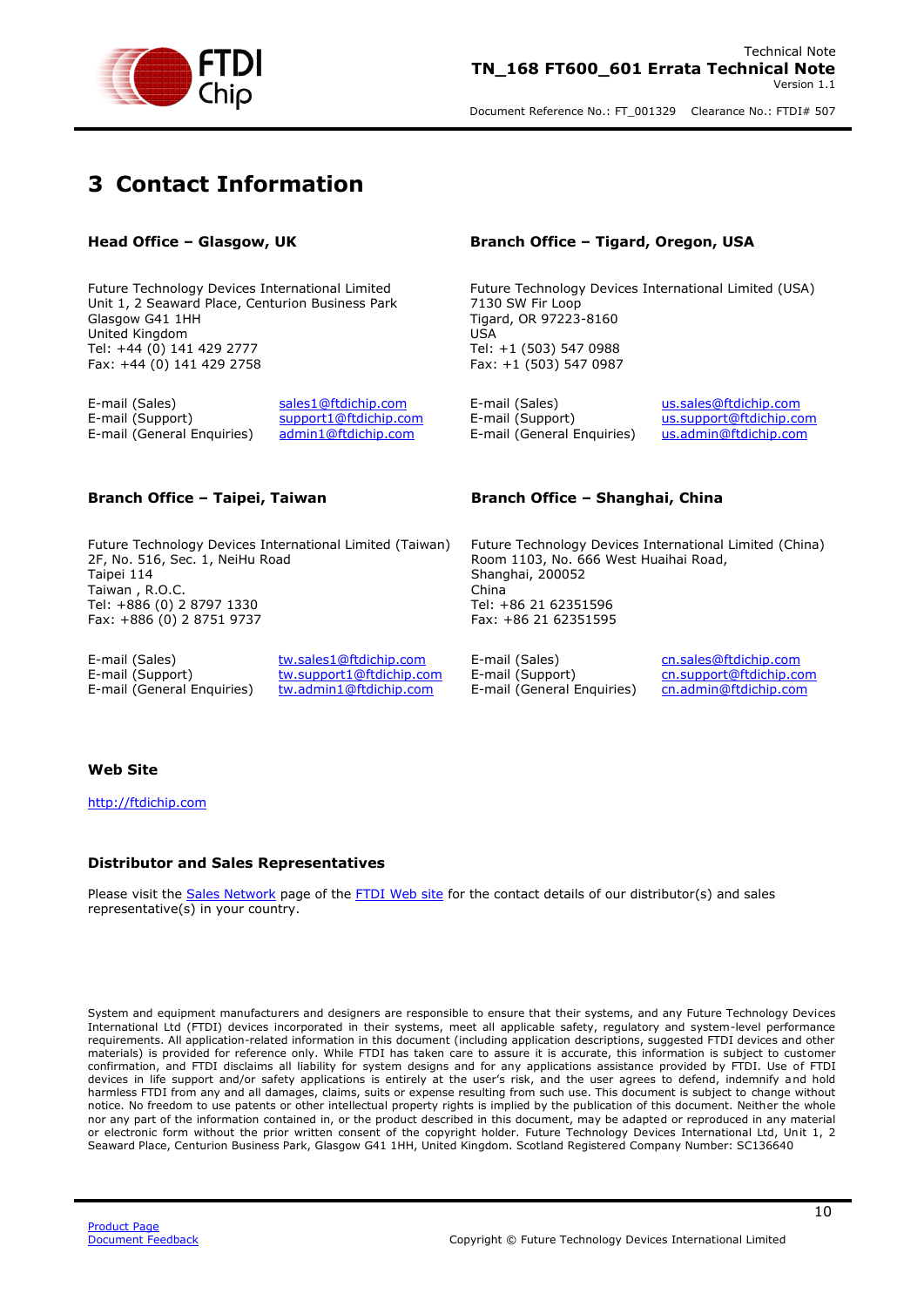

### <span id="page-11-0"></span>**Appendix A – References**

#### <span id="page-11-1"></span>**Document References**

NA

#### <span id="page-11-2"></span>**Acronyms and Abbreviations**

| <b>Terms</b> | <b>Description</b>                |
|--------------|-----------------------------------|
| <b>EPC</b>   | <b>Embedded Packet Capture</b>    |
| <b>FIFO</b>  | First In First Out                |
| <b>FPGA</b>  | Field Programmable Gate Array     |
| <b>USB</b>   | <b>Universal Serial Bus</b>       |
| <b>VBUS</b>  | USB Voltage Supply (nominal: +5V) |
| <b>ZLP</b>   | Zero Length Packet                |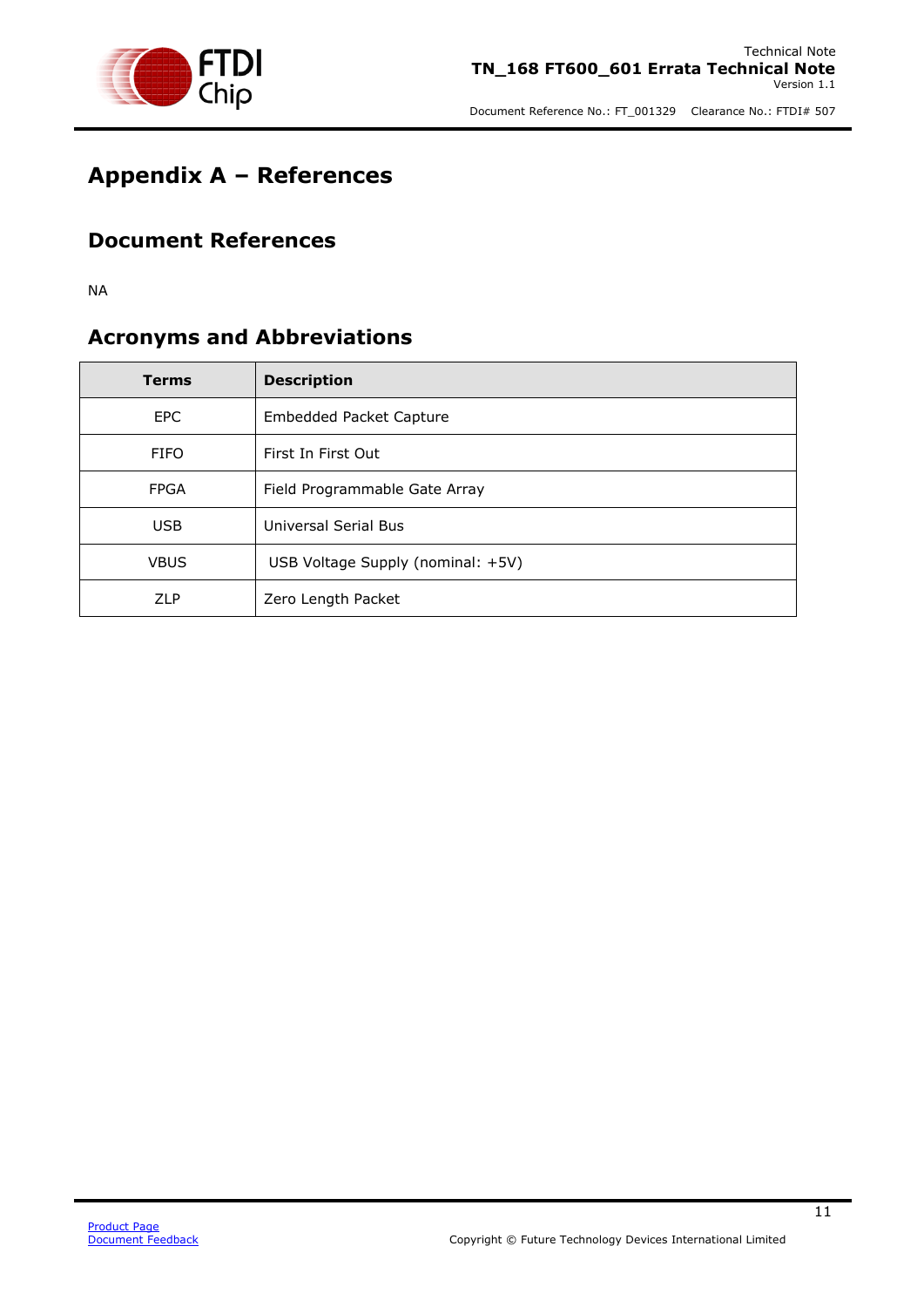

## <span id="page-12-0"></span>**Appendix B – List of Tables & Figures**

#### <span id="page-12-1"></span>**List of Tables**

#### <span id="page-12-2"></span>**List of Figures**

NA